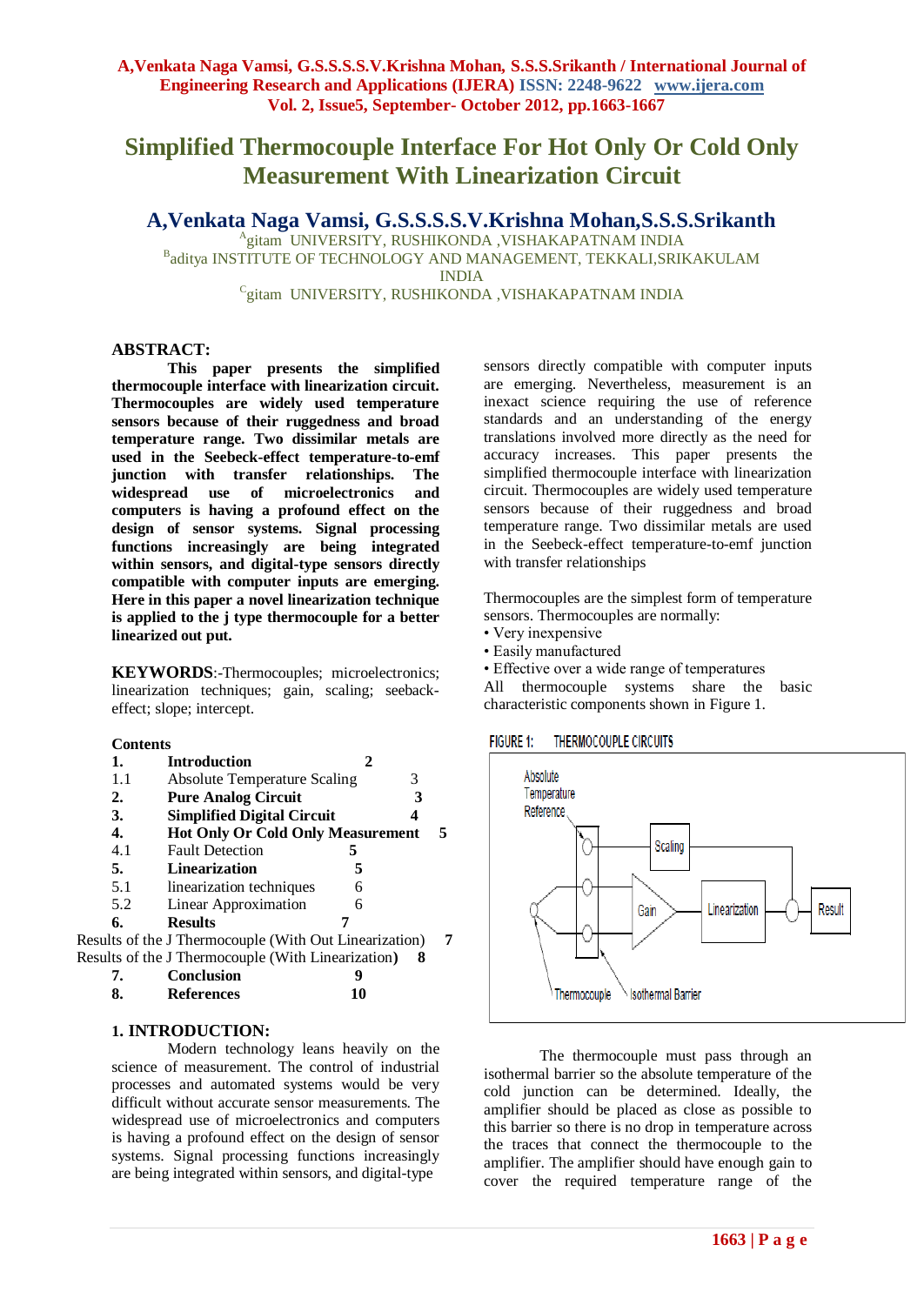thermocouple. When the thermocouple will be measuring colder temperatures than ambient temperatures, there are three options:

1. Use an Op Amp that operates below the negative supply.

2. Bias the thermocouple to operate within the Op Amp's supply.

3. Provide a negative supply.

Some thermocouples are electrically connected to the device they are measuring. When this is the case, make sure that the voltage of the device is within the Common mode range of the Op Amp. The most common case is found in thermocouples that are grounded. In this case, option 2 is not appropriate because it will force a short circuit across the thermocouple to ground.

#### **1.1 ABSOLUTE TEMPERATURE SCALING**

Thermocouples are relative measuring devices. In other words, they measure the temperature difference between two thermal regions. Some applications are only interested in this thermal difference, but most applications require the absolute temperature of the device under test. The absolute temperature can be easily found by adding the thermocouple temperature to the absolute temperature of one end of the thermocouple. This can be done at any point in the thermocouple circuit. Figure 1 shows the scaling occurring after the linearization.

## **2. PURE ANALOG CIRCUIT**

A pure analog solution to measuring temperatures with a thermocouple is shown in Figure 2. In the analog solution, the thermocouple is biased up 2.5V. This allows the thermocouple to be used to measure temperatures hotter and colder than the isothermal block.



This implementation cannot be used with a grounded thermocouple. The bias network that biases the thermocouple to 2.5V contains a thermistor. The thermistor adjusts the bias voltage making the thermocouple voltage track the absolute voltage. Both the thermistor and the thermocouple are non-linear devices, so a linearization system would have to be created that takes both curves into account.

## **3. SIMPLIFIED DIGITAL CIRCUIT**

Most analog problems can be converted to a digital problem and thermocouples are no exception. If an analog-to-digital converter (ADC) were placed at the end of the analog solution shown in Figure 2, the result would be a simple digital thermometer (at least the software would be simple). However, the analog/linear circuitry could be made less expensive to build and calibrate by adding a microcontroller.

As you can see, the circuit got a lot simpler (see Figure3). This system still uses a thermistor for the absolute temperature reference, but the thermistor does not affect the thermocouple circuit. This makes the thermocouple circuit much simpler.

SIMPLIFIED DIGITAL CIRCUIT **FIGURE 3:** 



# **4. HOT ONLY OR COLD ONLY MEASUREMENT**

If the application can only measure hot or cold objects, the circuit gets even simpler (see Figure 4). If only one direction is going to be used in an application, a simple difference amplifier can be used. The minimum temperature that can be measured depends on the quality of the Op Amp. If a good single supply, rail-rail Op Amp is used, the input voltage can approach 0V and temperature differences of nearly 0 degrees can be measured. To switch from hot to cold measurement, the polarity of the thermocouple wires could be switched.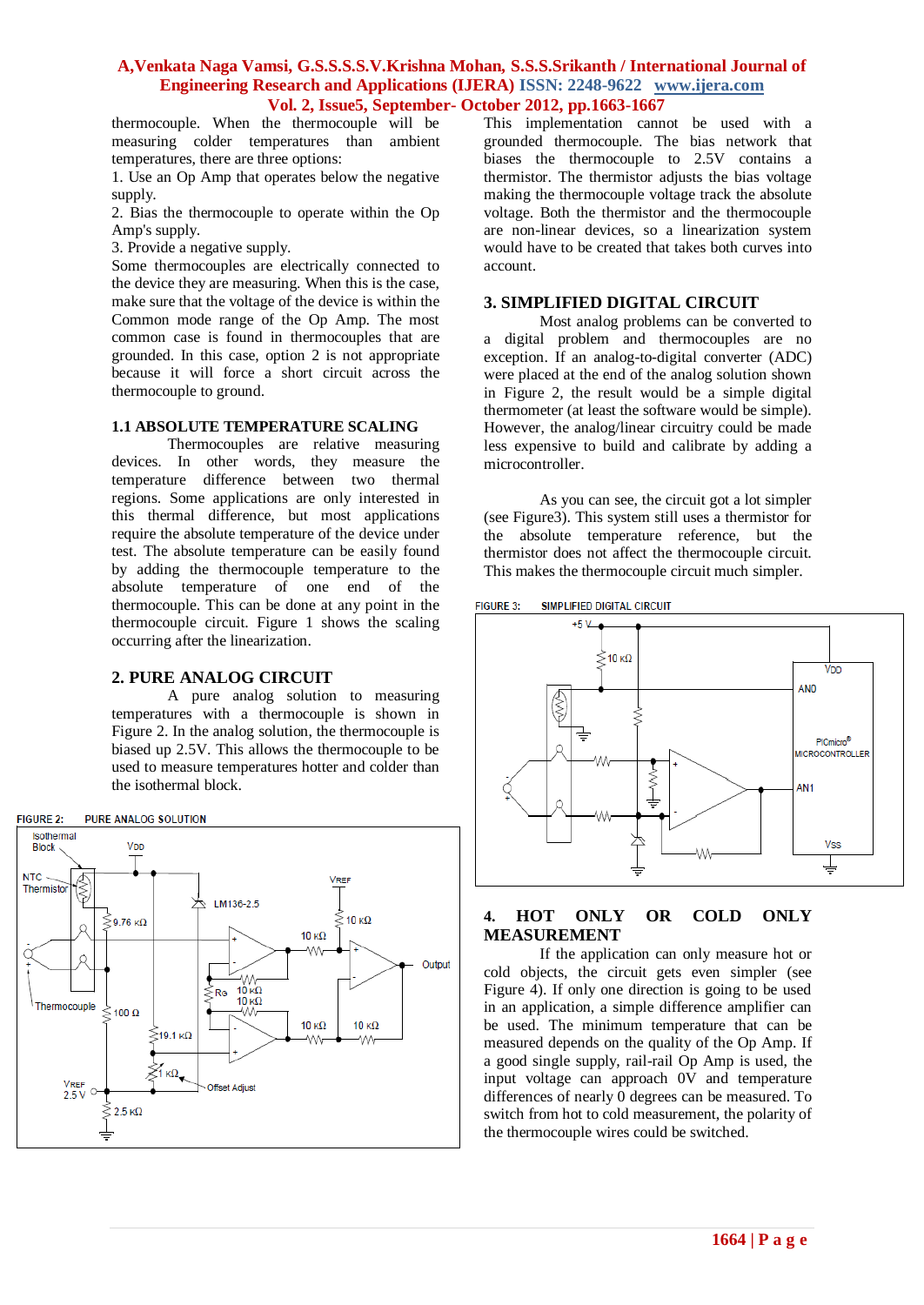

## **4.1 FAULT DETECTION**

When thermocouples are used in automotive or aerospace applications, some sort of FAULT detection is required since a life may be depending on the correct performance of the thermocouple. Thermocouples have a few possible failure modes that must be considered when the design is developed:

1. Thermocouple wire is brittle and easily broken in high vibration environments.

2. A short circuit in a thermocouple wire looks like a new thermocouple and will report the temperature of the short.

3. A short to power or ground can saturate the high gain amplifiers and cause an erroneous hot or cold reading.

#### **5. LINEARIZATION**

Linearization is the task of conversion that produces a linear output, or result, corresponding to a linear change in the input. Thermocouples are not inherently linear devices, but there are two cases when linearity can be assumed:

1. When the active range is very small.

2. When the required accuracy is low.

Pilot lights in water heaters for example, are typically monitored by thermocouples. No special electronics is required for this application, because the only accuracy required is the ability to detect a 600 degree increase in temperature when the fire is lit. A fever thermometer on the other hand, is an application where the active range is very small  $(90^{\circ}$  F - 105° F). If the temperature gets higher than the effective range, either the thermometer is not being used correctly, or the patient needs to be in the hospital.

There are many ways to linearize the thermocouple results. Figure 1 shows linearization following the gain stage. Sometimes, the linearization follows the addition of the absolute temperature reference. No matter where it occurs, or

to what degree, linearization is critical to the application.

#### **5.1 LINEARIZATION TECHNIQUES**

Thermocouple applications must convert the voltage output from a thermocouple into the temperature across the thermocouple. This voltage response is not linear and it is not the same for each type of thermocouple. Figure 5 shows a rough approximation of the family of thermocouple transfer functions.





#### **5.2 LINEAR APPROXIMATION**

The simplest method of converting the thermocouple voltage to a temperature is by linear approximation. This is simply picking a line that best approximates the voltage-temperature curve for the appropriate temperature range. For some thermocouples, this range is quite large. For others, this is very small. The range can be extended if the accuracy requirement is low. J and K thermocouples can be linearly approximated over their positive temperature range with a 30 degree error. For many applications this is acceptable, but to achieve a better response other techniques are required.

This circuit changes the gain of op-amp U1B in four steps or segments. It can be used to get a linear output from most transducers to 1% levels.U1A is a amplifying buffer use it to boost the signal to the required level. The resistor values are for an imaginary transducer, the buffered input signal is compared to reference switching points by LM339. LM339 changes the gain resistors of U1B thru the mux switch 4066. JP1 to JP4 can select either amplification or attenuation of signal.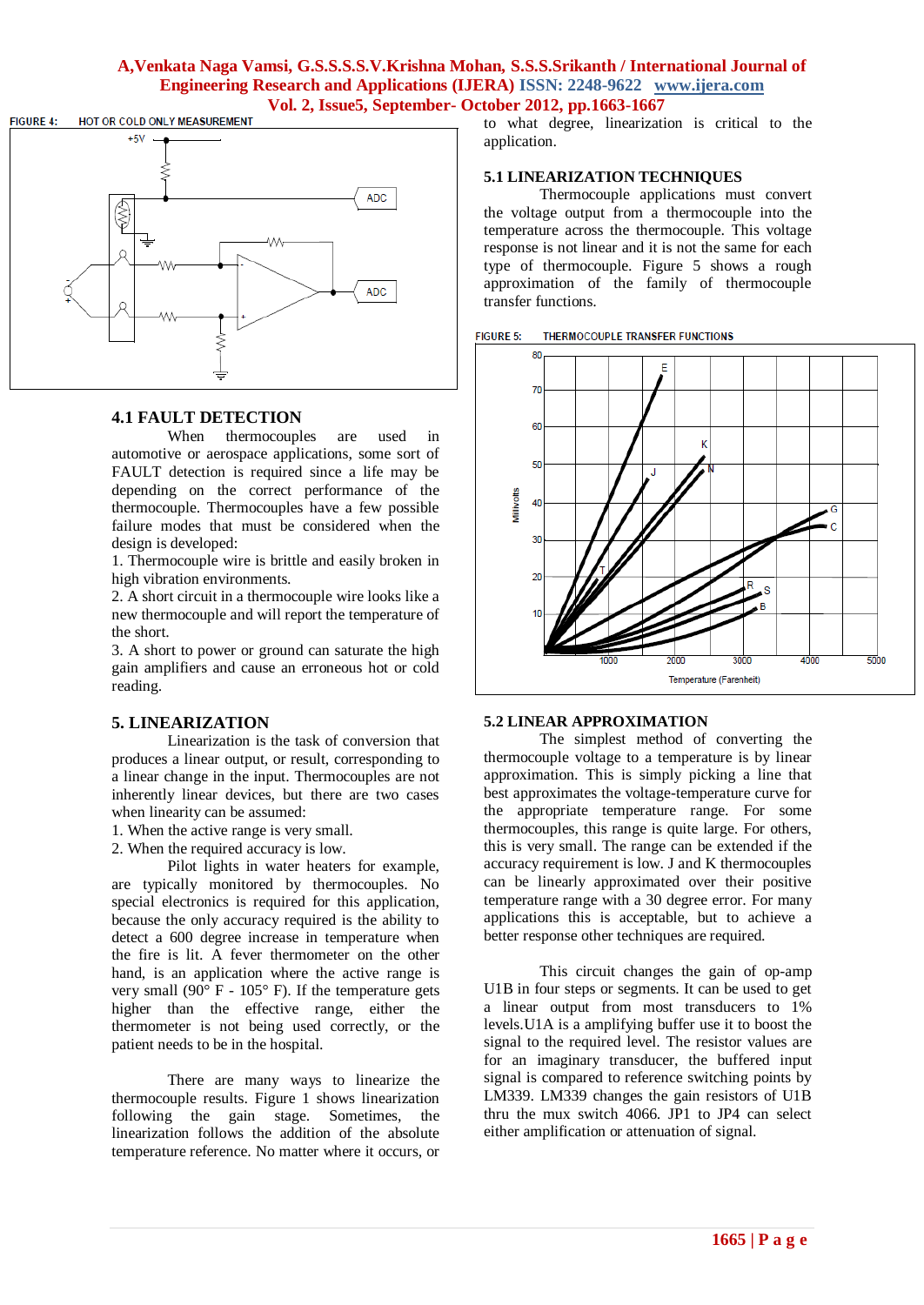

The resistor switched by 4066 can be across R1 or R2 based on JP1 to JP4. You may have to input transducer values into a spreadsheet and draw a graph. Then divide the graph into 5 segments and deduce the switch points and gain.

|                          |  | 6. RESULTS OF THE J THERMOCOUPLE |
|--------------------------|--|----------------------------------|
| (WITH OUT LINEARIZATION) |  |                                  |
| __ _ _                   |  |                                  |

| Type J Thermocouple |  |
|---------------------|--|
|                     |  |

| SI.NO          | $\overline{Y}^0$ F | $X$ mV |
|----------------|--------------------|--------|
| 1              | 32                 | 0.000  |
| $\overline{2}$ | 100                | 1.942  |
| $\overline{3}$ | 200                | 4.907  |
| $\overline{4}$ | 300                | 7.949  |
| $\overline{5}$ | 400                | 11.025 |
| 6              | 500                | 14.110 |
| $\overline{7}$ | 600                | 17.188 |
| 8              | 700                | 20.255 |
| 9              | 800                | 23.320 |
| 10             | 900                | 26.400 |
| $ -$           | -- -               |        |

Y: true temperature ; X: thermocouple signal ;

Graphical representation of the J type thermocouple (with out linearization)